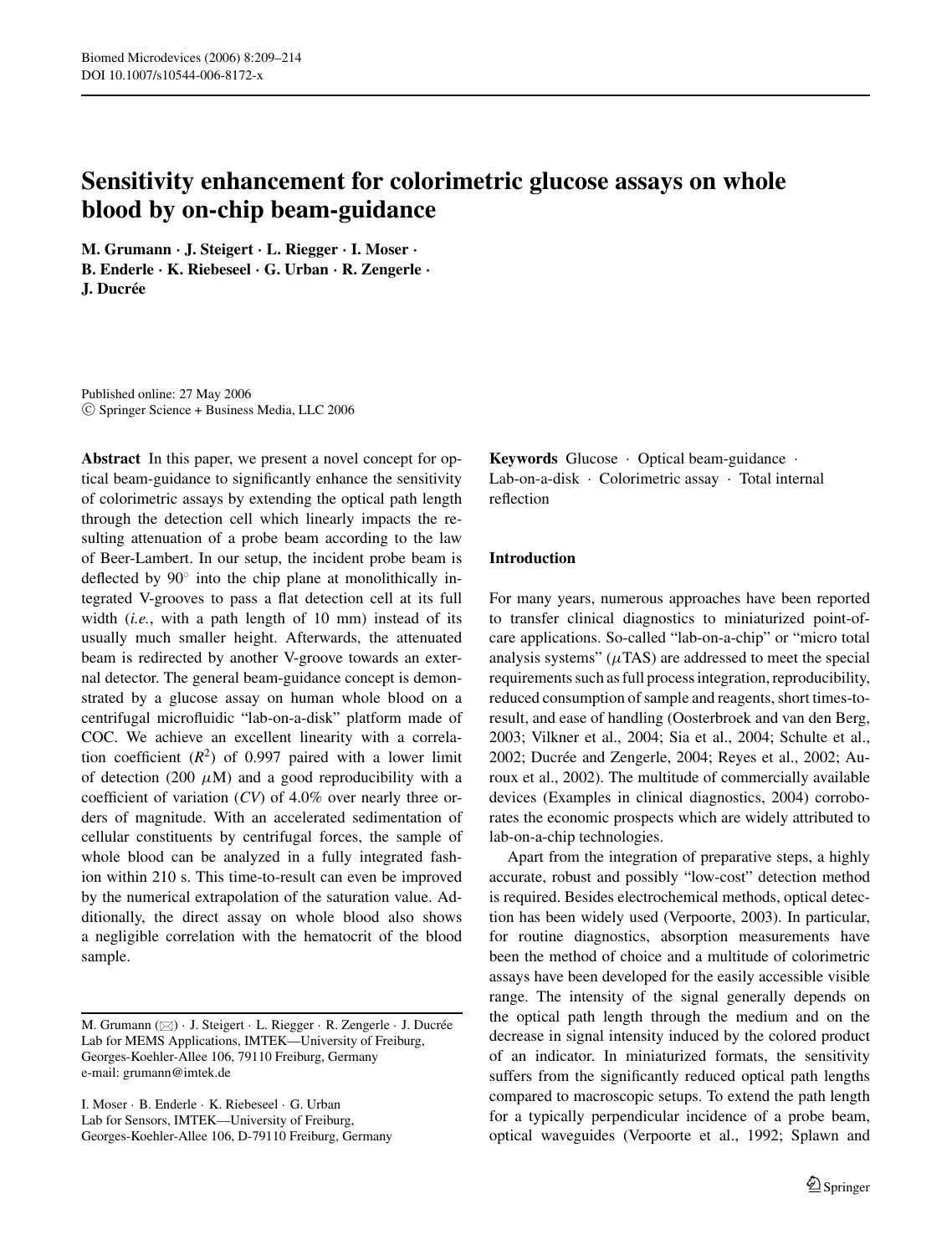Lytle, 2002), microlenses (Roulet et al., 2001), or optical fibers (Liang et al., 1996; Petersen et al., 2002) are integrated on flat microfluidic chips accommodating low-aspect-ratio detection cells (Walt, 2000). However, these approaches require rather complex chip designs and an elaborate, high-accuracy alignment of the optical components.

In our work, optical beam-guidance to extend the path length of a probe beam is achieved by total internal reflection (TIR) at monolithically integrated V-grooves (Grumann et al.). This novel optical method is experimentally validated by a common, enzymatically catalyzed glucose assay on human whole blood. A first enzyme oxidizes the glucose and a second enzyme converts a reagent to a colored product. The formation of this product increases the optical absorbance at a specific wavelength, thereby indicating the initial glucose concentration.

For the technical implementation, we use centrifugal microfluidic technologies (Madou and Kellogg, 1998; Madou et al., 2000; Ekstrand et al., 2000; Badr et al., 2002; Lai et al., 2004). Upon spinning, the centrifugal force transports samples and reagents from inlets near the center of disk-based channels towards the outer perimeter. The same centrifugal force also speeds up the sedimentation of suspended particles (*e.g.*, cellular constituents in whole blood).

The paper is structured in the following way. First, we introduce the optical principle and the corresponding technical implementation. Subsequently, the assay protocol is detailed and the enhancement of the sensor resolution is investigated. Next, a new, disk-based real-time method to reduce the measurement time and to provide the means for internal calibration is presented. Finally, the correlation of the measured glucose concentration on the hematocrit is studied.

# **Optical concept**

Colorimetric assays are based on the measurement of the intensity  $I$  of a probe beam, with an initial intensity  $I_0$ , after passing through the detection cell containing the reacted sample solution. According to the law of Beer-Lambert, the absorbance (or optical density)

$$
A \equiv -\log \frac{I}{I_0} = c \cdot \varepsilon \cdot l_{\text{abs}} \tag{1}
$$

linearly depends on the concentration of the analyte *c*, the molar extinction coefficient  $\varepsilon$  of the colored indicator, and the optical path length *l*abs through the detection cell.

In our novel approach, the optical beam-guidance is based on total internal reflection (TIR) governed by Snell's law which occurs at the interface of the polymer substrate and air.

Assuming a refractive index of  $n_{\text{polymer}} = 1.5$  for polymers such as COC (Cyclic olefin copolymer, 2004) (cyclic olefin copolymer) or PMMA (polymethyl methacrylate) which are materials typically used in clinical diagnostics, the critical angle for TIR

$$
\alpha_{\rm c} = \sin^{-1}\left(\frac{n_{\rm air}}{n_{\rm polymer}}\right) \tag{2}
$$

is exceeded for an incidence angle  $\alpha \geq 41^\circ$ . To experimentally realize this TIR-based principle (*i.e.*, to deflect the incident beam by 90◦ into the chip-plane), we engrave triangular V-grooves as reflectors with the use of a standard tapered milling head by CNC (computer numerically controlled) micromachining without additional reflective coating. The V-grooves feature a side facet angle of 45◦ at the bottom side of the flat chip (Fig. 1). This way, an optical beam impinging at  $\alpha = 45^\circ$  on the surface of the V-groove is deflected by an overall angle of 90◦ from the direction of incidence. The achieved surface roughness of the V-grooves has proven to be sufficiently low in a way that fluctuations of the assay result by varied V-grooves have been negligible. Possibly generated straylight is effectively blocked off at the circular entrance optics (Fiber Collimation Package) of the detector 10 cm above the disk.

Absorption thus takes place along the full length *l*abs of the typically low-aspect-ratio detection cell instead of the much smaller thickness of the device for direct perpendicular incidence where the light source, detection cell, and detector are linearly arranged.



**Fig. 1** On-chip optical beam-guidance by total-internal-reflection (TIR) at monolithically integrated V-grooves at the rear side (*i.e.*, side opposite to laser and detector) of the chip. These V-grooves are inclined at 45◦ with respect to the chip surface. According to Snell's law (Eq. (2)), TIR takes place at an incident angle of 45◦ on the polymer surface, *i.e.* the probe beam impinging perpendicular on the upper chip surface is deflected by an overall angle of 90◦ into the plane of the chip. The path length  $l_{\text{abs}} = 10$  mm is thus extended by a factor of 10 compared to  $L_{\text{abs}} = 1$  mm for direct incidence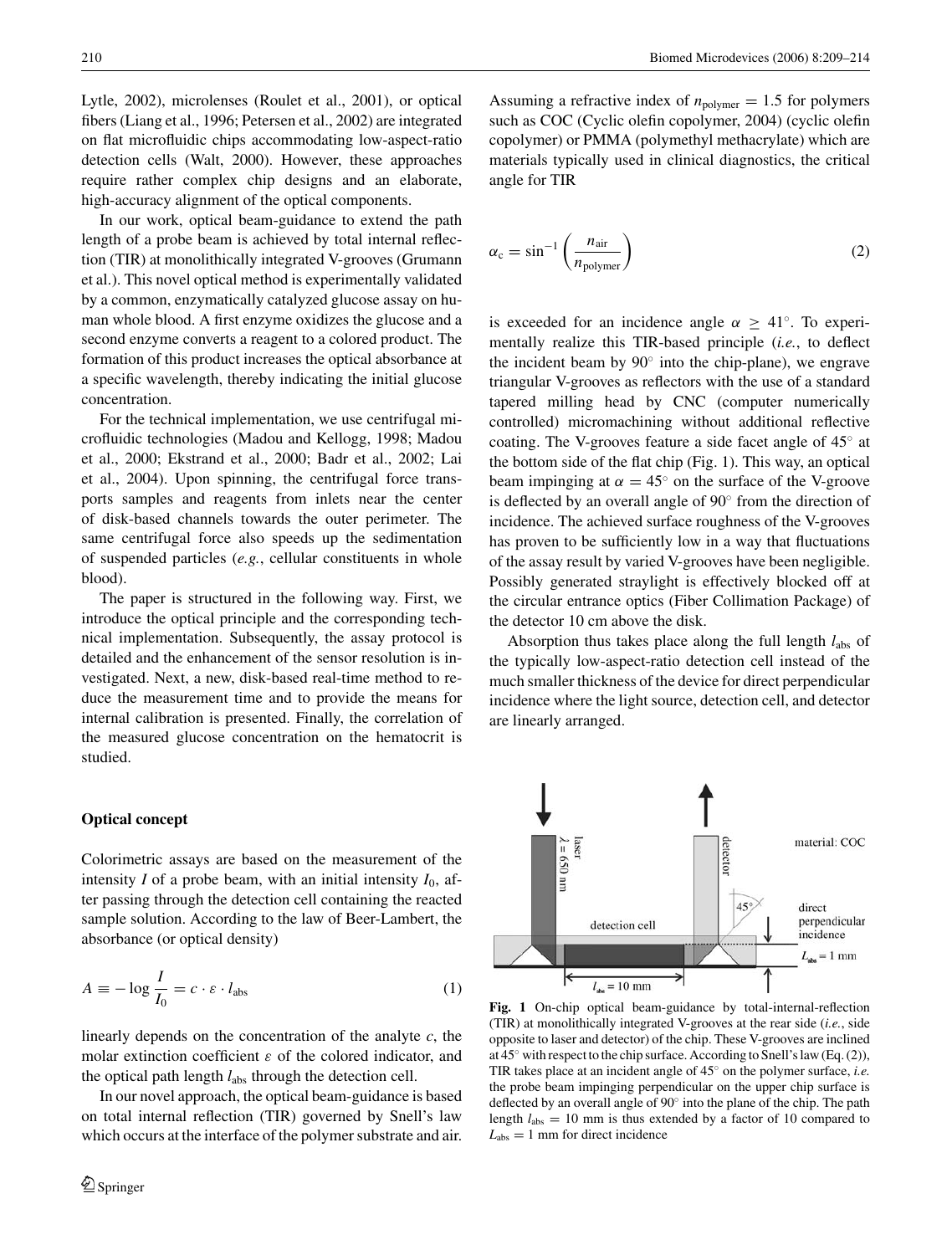

**Fig. 2** TIR-enhanced colorimetric assays implemented on a lab-on-adisk. The COC disk, with the format of a compact disc (CD), features inlet reservoirs for sample and reagents which are connected to the detection cell ( $V_{cell} = 100 \mu l$ ). V-grooves aligned to the site of the entrance and the exit of the optical probe beam deflect the beam by TIR (Eq. (2)) perpendicularly into and out of the disk-plane towards the detector through a path length *l*abs of 10 mm

#### **Implementation on-disk and experimental setup**

To demonstrate both the simplicity and performance of this novel concept, a lab-on-a-disk is developed to perform a glucose assay on human whole blood. The disk, with the format of a conventional compact disc (CD), is made of COC and is manufactured by standard CNC micromachining. In addition to the optical components for beam-guidance, the disk features microfluidic structures for sample and reagent delivery as well as a cell where the reaction takes place (Fig. 2).

Two inlet reservoirs for the uptake of the sample and the reagents are connected to a detection cell with a volume of  $V_{cell} = 100 \mu l$  *via* hydrophobic valves (*i.e.*, hydrophobically coated geometrical constrictions) (McNeely et al., 1999; Zeng et al., 2000). At these constrictions, the channel walls are coated with Teflon to constitute a hydrophobic zone whereas the resulting capillary back pressure is further elevated by reducing the channel cross section. As a result, a centrifugally driven flow is stopped up to a critical capillary burst frequency  $v_c$ . Upon exceeding  $v_c$ , the liquids are then transported into the detection cell where mixing and the readout takes place. Next to the detection cell, V-grooves are positioned to deflect the probe beam ( $\lambda_{peak} = 650$  nm) of a standard laser diode (Laserdiode, 2004) into the chip plane and, after the probe beam has been attenuated in the detection cell, out of the chip towards an external spectrophotometer (UV/VIS Microspectrometer, 2004). In contrast to commonly used photodiodes in this field of application, the applied spectrophotometer is able to discriminate colors. This feature allows running a wide range of colorimetric assays at different probe wavelengths (Grumann et al., 2005c) from different lasers. Even fluorescence immunoassays (FIA) (Grumann et al., 2005d) are compatible to this readout device.

# **Assay protocol**

The glucose concentration in human whole blood is determined colorimetrically in a two-step enzymatic reaction. First, 30  $\mu$ l of a 1:100 dilution of the blood sample with PBS buffer (Phosphate buffered saline—PBS) is loaded into the disk and mixed with the reagents ( $V_{\text{reagents}} = 70 \mu$ l). These reagents are glucose oxidase (GOD)(GOD, 2005), horseradish peroxidase (HRP)(HRP, 2005), and 2,2'-Azinobis(3-ethylbenzthiazoline-6-sulfonic acid (ABTS)(ABTS, 2005) as indicator. In the presence of  $O_2$ , GOD catalyzes the oxidation of glucose while producing stoichiometric amounts of hydrogen peroxide  $(H_2O_2)$ . This is followed by the HRPcatalyzed oxidation of ABTS which linearly correlates to the concentration of  $H_2O_2$ . The emergence of oxidized ABTS is indicated by the evolution of a green color, which is quantified by the decrease of the detected probe beam intensity *I* (Eq. (1)) of a standard laser diode (Laserdiode, 2004) emitting at  $\lambda_{peak} = 650$  nm.

On our centrifugal system, all steps of the glucose assay are implemented by a frequency protocol  $v(t)$  (Fig. 3(A)). After the uptake of the sample and reagents with the disk at rest, the disk is spun at  $v = 20$  Hz  $v_c \approx 10$  Hz to overcome the capillary burst-valves and transport the liquids into the detection cell. To enhance the diffusion-limited speed of the reaction by inertially induced advection, we frequently reverse the sense of rotation (trapezoidal acceleration ramp with  $\Delta v/\Delta t = 32$  Hz/s,  $v_{\text{max}} = 8$  Hz, and 45 s processing time). This so-called "shake-mode" has proven to accelerate mixing in this particular layout from 6.5 minutes for mere diffusion, to 5 s (Grumann et al., 2005e).

The disk is then spun at  $v = 30$  Hz for 90 s to clear the cellular constituents of the blood, mainly red blood cells (RBCs) from the optical beam path (Fig. 3(B)). The RBCs would otherwise interfere with the optical detection. Our calculations reveal that RBCs with a specific density of  $\rho_{RBC} = 1.06$  g/cm<sup>3</sup> are moved towards the outer perimeter of the disk (*z*-direction, Fig. 3(B)) with a velocity 1.32 10<sup>−</sup><sup>4</sup> m/s confirmed by the experimentally obtained velocity  $u_{RBC} = 1.48 \, 10^{-4}$  m/s of the shock interface between plasma and cellular constituents. Accordingly, the sedimentation process is completed and the optical beam path is cleared out within  $t_{\text{sedi}} = 90$  s. Finally, the initial glucose concentration *c* is determined during constant spinning at  $\nu = 8$  Hz.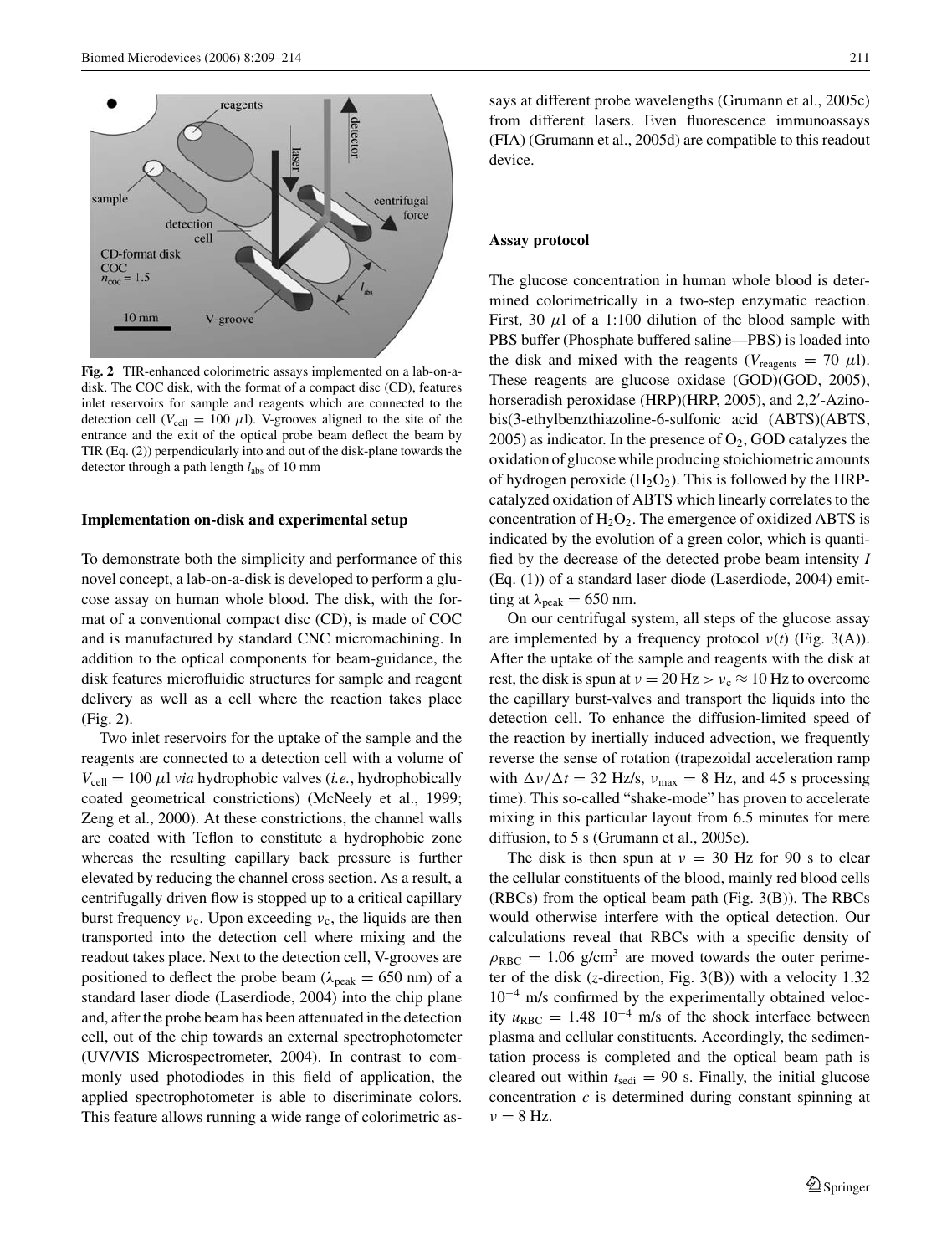

**Fig. 3** Frequency protocol  $v(t)$  to conduct a whole-blood assay within 210 s. (A) After the disk is placed on the spinning drive, the sample and reagents are loaded into their respective inlet reservoir. Next, the liquids are transported into the detection cell by means of the centrifugal force  $F_v$  at  $v = 20$  Hz. Mixing is completed within 5.1 s by frequently reversing the sense of rotation ("shake-mode") (Grumann et al., 2005e). (B) To clear-out the optical beam path, this is followed by an accelerated sedimentation of cellular constituents, mainly RBCs of the whole blood sample by centrifugation at  $v =$ 30 Hz

## **Enhancement of the sensor resolution**

The predicted enhancement of the sensor performance (Eq. (1)) is validated by a series of experiments with a standard sample (Horse serum). We compared the on-disk concept of guiding an optical beam with a path length *l*abs of 10 mm with a conventional perpendicular alignment configuration  $L_{\text{abs}} = 1$  mm. From Fig. 4, it turns out that, as expected, the slope  $\Delta A/\Delta c$  representing the resolution of the sensor scales with the ratio of the absorption lengths (Eq. (1)). In the TIR setup, the resolution is hence improved by a factor of 10.



**Fig. 4** The slope of the characteristic absorption curve  $\Delta A / \Delta c$  which is a decisive impact factor for the resolution is improved by a factor of 10 compared to perpendicular incidence of the beam on the detection cell. The error bars of each data point represent the *CV* of 15 measurements

## **Reduction of the measurement time**

To shorten the measurement time as part of the total timeto-result of the assay, the increase of the absorbance *A* (Eq. (1)) is, in our approach, monitored during constant spinning for  $t_{\text{det}} = 45$  s and the saturation value  $A_{\infty}$  is extrapolated by a regression fit to the recorded data points (Fig. 5(A)). The obtained saturation values  $A_{\infty}$  at  $t_{\infty} = 120$  s are then plotted against the glucose concentrations used. With a correlation coefficient of  $R^2 = 0.9996$ , the experimental saturation values well comply with the linear scaling expected from the law of Beer-Lambert (Fig. 5(B)), (Eq. (1)).

# **Internal calibrations**

To run internal calibrations and to rule out noise effects, a second identical fluidic structure can be integrated which serves as a reference. Due to its finite spot size, the first V-groove evenly splits the probe beam into opposite directions. This way, one of the partial beams passes a reference cell of identical shape which is filled with a reference solution. The differential measurement allows to compensate fluctuations of the laser intensity. This has been verified with a standard sample (Horse serum) by deliberately induced changes of the laser output power of  $CV = 7.3\%$ , leading to a *CV* of 1.7% after compensation (data not shown).

## **Glucose determination on human whole blood**

A series of disk-based measurements are carried out with human whole blood at known glucose concentrations *c* (Fig. 6).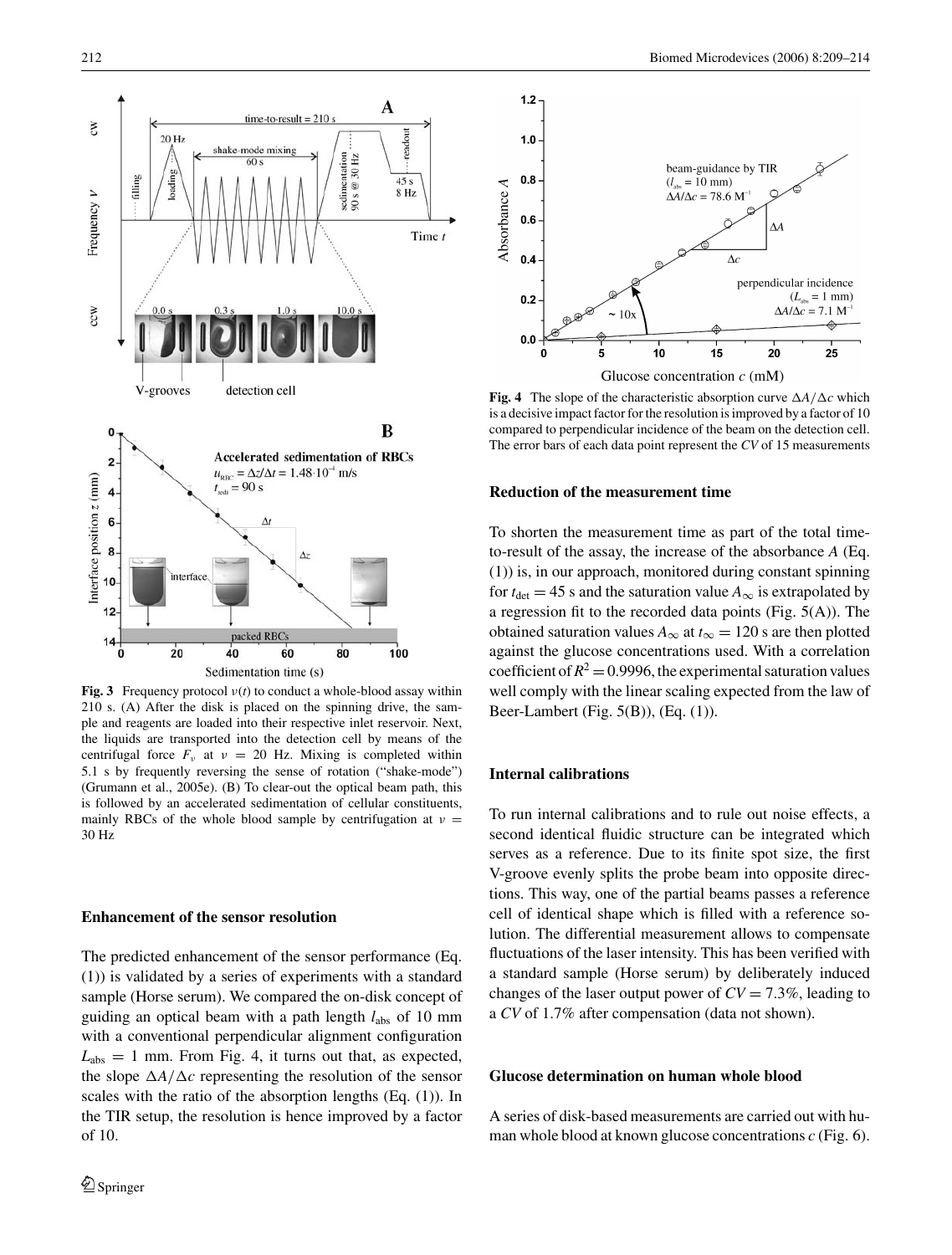

**Fig. 5** Real-time readout of the colorimetric assay. (A) The increase of the absorbance *A* of a fully processed standard sample (Horse serum) with known glucose concentrations *c* is recorded for  $t_{\text{det}} = 45$  s (filled symbols) and then extrapolated by a regression fit to its saturation value  $A_{\infty}$ . (B) The extrapolated values comply well with the measurements and the nominal values of  $c (R^2 = 0.9996)$ . This way, the readout time  $t_{\text{det}}$  can be reduced by 70 s

The recorded data-points display an absorption characteristics complying with the law of Beer-Lambert (Eq. (1)). In more detail, we obtain a *CV* of 4.0%, a lower limit of detection  $c_{\text{min}} = 200 \mu M$ , and a highly linear relation between the glucose concentration and the optical signal  $(R^2 =$ 0.997).

In an additional experiment, we investigated the influence of the hematocrit *HCT* to the measured glucose. (The hematocrit *HCT* represents the fraction of the volume  $V_{RBC}$ containing the RBCs with respect to the total blood volume  $V_{total}$ ). By adding or removing plasma, the *HCT* was varied while maintaining a constant glucose concentration *c*. The so obtained reproducibility with a  $CV_{HCT}$  of 4.0% matches the *CV* of the previous experimental calibration curve (Fig. 6). This means that the influence of the *HCT* on the measured value of the glucose is negligible. Compared to conventional handheld devices for glucose measurement, with a rather large *HCT*-dependency (*e.g.,* the Accu-Chek from Roche Diagnostics (Accu-Chek, 2004) with  $CV_{HCT}$  =



**Fig. 6** Results of glucose determination. Human whole blood as sample with an initial glucose concentration  $c = 3.8$  mM is spiked by adding glucose to expand concentrations beyond the physiological limits. With a *CV* of 4.0%, a lower limit of detection of  $c_{\text{min}} = 200 \,\mu$ M, and a linearity of  $R^2 = 0.997$ , our setup allows measurements with high accuracy

7.2%), the independence of the glucose measurement from the *HCT* is of particular benefit for emergency diagnostics where the *HCT* often displays large variations (Tang et al., 2000).

# **Conclusions**

We realized a novel optical method for sensitive readout of colorimetric assays in lab-on-a-chip systems by sizeable extension of the optical path length through the detection cell compared to perpendicular beam incidence onto the flat substrate. The optical beam-guidance is based on the total internal reflection at V-grooves which are monolithically incorporated on the polymer chip. The simple and rugged concept is successfully implemented in a modular setup comprising a laser diode, a spectrophotometer, and an exchangeable polymer disk which can readily be manufactured by standard polymer micromachining techniques. The centrifugal platform furthermore allows the integration of analytical process steps, *e.g.* mixing, an accelerated sedimentation of RBCs by centrifugation, as well as real-time measurements.

In a disk-based, colorimetric glucose-assay on human whole blood, the system shows excellent reproducibility  $(CV = 4.0\%)$ , an outstanding lower limit of detection  $(c_{min} =$ 200  $\mu$ M), and a high degree of linearity ( $R^2 = 0.997$ ) within a working range extending over nearly three orders of magnitude. This robust and cost-efficient approach can be readily adapted for enzyme-linked immunosorbent assays (ELISA). The rotational symmetry of the lab-on-a-disk concept permits